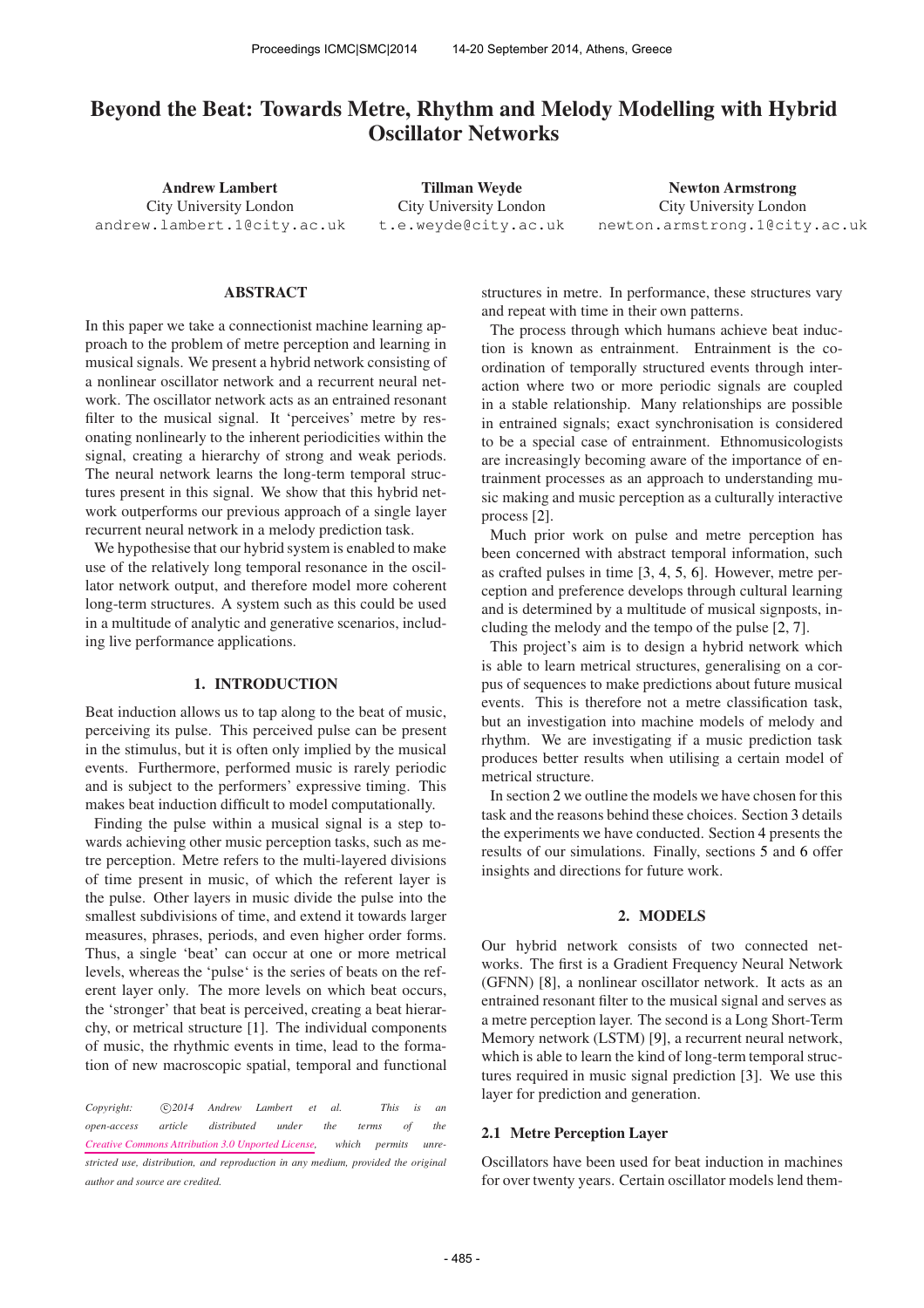selves well to beat induction tasks due to their stable limit cycle and their entrainment properties [3]. By using oscillators to perceive beats, we have the ability to model beat induction as an emergent dynamical process, which changes over time as the signal itself evolves. Gasser et al.'s SONOR system, for instance, adds Hebbian learning to networks of adaptive oscillators, which can then learn to produce a metrical pattern [10].

More recently, the phenomenon of nonlinear resonance has been applied to metre perception and categorisation tasks. Large et al. [8] have introduced the Gradient Frequency Neural Network (GFNN), which is a network of oscillators whose natural frequencies are distributed across a spectrum. When a GFNN is stimulated by a signal, the oscillators resonate nonlinearly, producing larger amplitude responses at certain frequencies along the spectrum. Nonlinear resonance can account for pattern completion, the perception of the missing fundamental, tonal relationships and the perception of metre [11].

When the frequencies in a GFNN are distributed within a rhythmic range, resonances occur at integer ratios to the pulse. These resonances can be interpreted as a hierarchical metrical structure. Rhythmic studies with GFNNs include rhythm categorisation [4], beat induction in syncopated rhythms [5] and polyrhythms [12].

#### 2.2 Temporal Structure Layer

There have been many connectionist approaches to musical tasks [13, 14, 3, 15, 16]. Whilst recurrent neural networks are good at learning temporal patterns, they often lack global coherence due to the lack of long-term memory. Long Short-Term Memory (LSTM) networks were designed to overcome this problem. A simplified diagram of an LSTM memory block can be seen in Figure 1. A self-connected node known as the Constant Error Carousel (CEC) ensures constant error flow back through time. The input and output gates control how information flows into and out of the CEC, and the forget gate controls when the CEC is reset. The input, output and forget gates are connected via 'peepholes'. To describe the LSTM model in further detail would be out of the scope of this paper; for a full specification, see [9].

LSTMs have already had some success in music applications. Eck and Schmidhuber [3] trained LSTMs which were able to improvise chord progressions in the blues and more recently Coca et al. [16] used LSTMs to generate melodies that fit within user specified parameters.

## 3. EXPERIMENTS

All experiments operate on monophonic symbolic music data. We have used a corpus of 100 German folk songs from the Essen Folksong Collection [17].

We implemented the GFNN in MATLAB<sup>1</sup>, using the standard differential equation solvers, and the LSTM in Python using the PyBrain<sup>2</sup> library.



Figure 1: A single LSTM memory block showing (A) input, (B) output, (C) CEC, (D) input gate, (E) output gate, (F) forget gate and (G) peephole connections.

# 3.1 GFNN

The GFNN consists of 128 Hopf oscillators defined by the following differential equation:

$$
\frac{dz}{dt} = z(\alpha + i\omega + \frac{\beta \varepsilon |z|^4}{1 - \varepsilon |z|^2}) + \frac{x}{1 - \sqrt{\varepsilon}x} \cdot \frac{1}{1 - \sqrt{\varepsilon}\overline{z}} \tag{1}
$$

where z is the complex valued output,  $\overline{z}$  is its complex conjugate,  $\omega$  is the driving frequency in radians per second,  $\alpha$ is a damping parameter,  $\beta$  is an amplitude compressing parameter,  $\varepsilon$  is a scaling parameter and x is a time-varying stimulus. This oscillator is a complex valued model which spontaneously oscillates according to its parameters, and entrains to and resonates with an external stimulus.

For all experiments, parameter values were fixed as follows:

$$
\alpha = -0.1, \beta = -0.1, \varepsilon = 0.5 \tag{2}
$$

This gives a sinusoid-like oscillation whose amplitude is gradually dampened over time (see Figure 2). The gradual dampening of the amplitude allows the oscillator to maintain a long temporal memory of previous stimulation.

The oscillator frequencies in the network were logarithmically distributed from 0.25Hz to 16Hz. The GFNN was stimulated by rhythmic time-series data in the form of a decay envelope on note onsets, synthesised from the symbolic data. All sequences in the corpus were synthesised at a tempo of 120bpm (2Hz), meaning that our metrical periodicities the GFNN ranged from a demisemiquaver (32nd note) to a breve (double whole note).

An example output can be seen in Figure 3; stronger and weaker oscillations can clearly be seen. Performing a Fourier transform on the GFNN output reveals that there is energy at many frequencies in the spectrum, including the pulse (Figure 4). Often this energy is located at integer ratios to the pulse, implying a perception of the metrical structure.

## 3.2 LSTM

We constructed five different LSTMs for our experiment, all of which followed the standard LSTM model with peep-

<sup>1</sup> http://www.mathworks.co.uk/

<sup>2</sup> http://pybrain.org/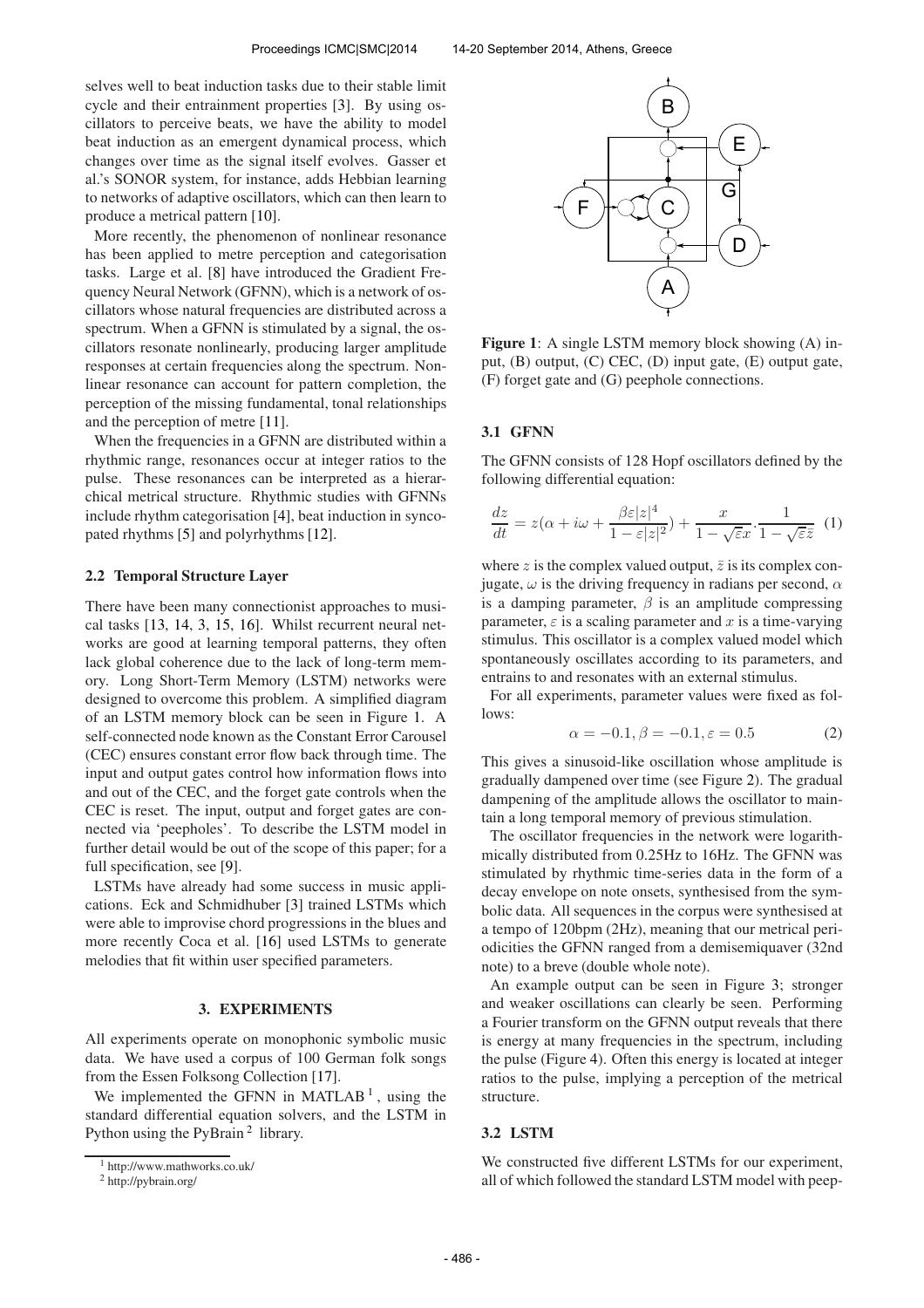

Figure 2: A Hopf oscillator with the following parameters,  $\omega = 2\pi, \alpha = -0.1, \beta = -0.1, \varepsilon = 0.5$ . The amplitude has decayed by half in approximately 6.5 seconds.



Figure 3: A 1 second excerpt from the GFNN output.

hole connections enabled. In all cases, the task was to predict the next sample in time-series music data. Therefore, a single output node was used for all models.

The melodies of the sequences in the corpus are in varying keys and octaves, so we abstracted the absolute pitch values to their relative scale degrees. We first inserted scale degree numbers, their onsets and offsets into the data stream and then re-sampled the data using the zero-order hold method. The data was re-sampled such that one sample was equivalent to a semiquaver (16th note). Accidentals were encoded by adding or subtracting 0.5 from the scale degree and rests were encoded as 0 values. An example data stream can be seen in Figure 5. The GFNN output data was re-sampled to match the target data's sample rate.

The number of hidden LSTM blocks was fixed at 10 for all experiments. Training was done by backpropagation through time [18] using RProp<sup>-</sup> [19].

During training we used  $k$ -fold cross-validation [20]. In  $k$ -fold cross validation, the dataset is divided into  $k$  equal parts, or 'folds'. A single fold is retained as the test data for testing the model, and the remaining  $k - 1$  folds are used as training data. The cross-validation process is then repeated  $k$  times, with each of the  $k$  folds used exactly once as the test data. For our experiments  $k$  was fixed at 4, and a maximum of 2500 training epochs was set per fold, but



Figure 4: The magnitude spectrum of the summed GFNN output from Figure 3. The energy peaks can be interpreted as a perception of metrical structure.



Figure 5: Example scale degree time-series data.

never reached.

## *3.2.1 LSTM 1*

LSTM1 was designed as a baseline to measure the hybrid networks against. It did not take input from the GFNN, and so consisted of single input containing the time-series scale degree data from the corpus.

## *3.2.2 LSTM 2*

LSTM2 had 128 additional inputs compared with LSTM1, one for each oscillator in the GFNN (see Figure 6a). This brings the total number of inputs to 129.

#### *3.2.3 LSTM 3*

LSTM3 had 8 additional inputs compared with LSTM1 (see Figure 6a). These inputs consisted of a pre-filtered GFNN output, containing the strongest resonant oscillations. Our hypothesis here was that better predictions could be made by pre-filtering out some less resonant oscillations. Oscillations were filtered by averaging the GFNN output over the corpus and finding the oscillators with the largest amplitude response over the final 25% of the piece. We ensured a spread of frequencies by ignoring oscillators if another oscillator of near frequency was already included in the filtered result. Once these frequencies were found,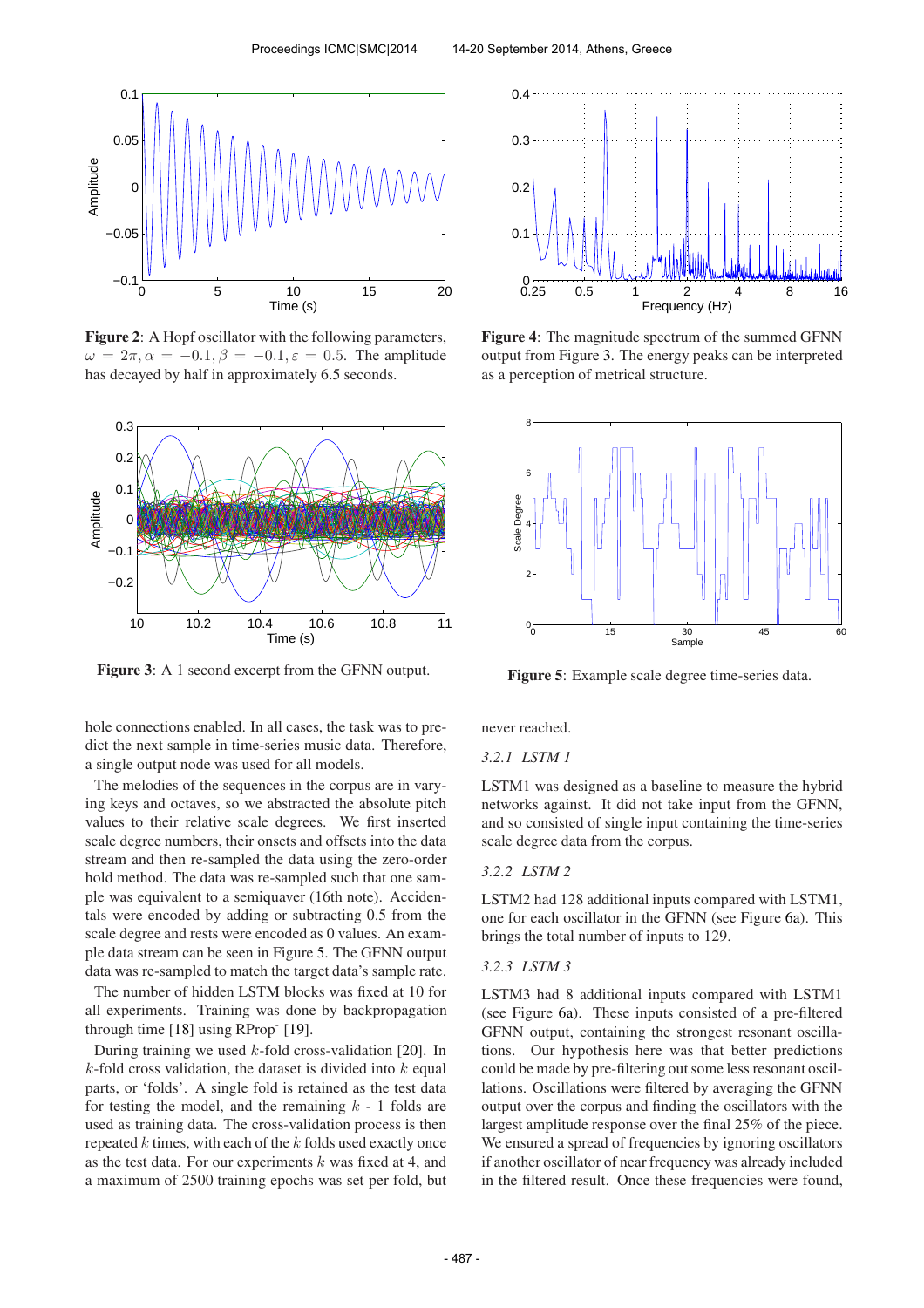

(a) Network diagram for LSTM2 and LSTM3. Input and hidden layers are fully connected.



(b) Network diagram for LSTM2a and LSTM3a showing reduced connectivity between the input and hidden layers.

Figure 6: Network diagrams showing connections between input, hidden and output layers. LSTM2 and 2a had full connections of 128 oscillations from the GFNN, LSTM3 and 3a had filtered connections of 8 oscillations from the GFNN.

they were fixed for all sequences. This brings the total inputs to 9.

#### *3.2.4 LSTM 2a and 3a*

For these networks we experimented with partial connections between the input layer and the hidden layer. The hidden blocks were split into two groups of equal size (see Figure 6b). In a similar way to Eck and Schmidhuber's [3] treatment of chords and melody parts, one group was connected only to the scale degree time-series data input and the other was connected only to the GFNN data inputs. The hidden layer remained fully connected with itself and the output layer. LSTM2a used the full GFNN output and LSTM3a used the pre-filtered GFNN output. Our hypothesis here was that by forcing the hidden blocks to process only rhythm or melody data, better predictions would be made.

#### 4. RESULTS

Networks were evaluated by activating each of them with the sequences in the corpus (ground truth). We activated the networks with the ground truth throughout the sequence, and for the last 25% of inputs the network output was compared to the target data.

The results have been evaluated by focusing on melody and rhythm. For melody, we have the "Sequence" metric. This has been calculated as a proportion of samples where the output, rounded to the nearest half, matches the target value. Higher numbers therefore indicate better predictions. For rhythm we have the "Precision", "Recall" and "F-measure" metrics. These metrics all refer to the onset prediction in the network, where changes of value in the target and the output are concurrent. The metrics are calculated with the following formulae:

$$
precision = \frac{correctly\,predicted\,onsets}{all\,predicted\,onsets} \tag{3}
$$

$$
recall = \frac{correctly\,predicted\,onsets}{ground\,truth\,onsets} \tag{4}
$$

$$
F = 2 \cdot \frac{precision \cdot recall}{precision + recall}
$$
 (5)

Melody and rhythm are highly related, but have been singled out here to more fully understand the GFNNs effect on the network. The sequence metric represents timing and value, whereas the onset metrics of precision, recall and Fmeasure represent timing only.

Table 1 shows the results when the networks are tested against the training folds, and Table 2 shows the results when the networks are tested against the test folds. The values shown the mean values calculated over the 4 folds in the cross-validation. Generally, the results for the training data indicate how well a network has adapted that data. The test data results indicate how well a model generalises to data that it has not been trained on, but that is drawn from the same distribution. The results on the test data

| <b>Network</b>     | Sequence | Precision | Recall  | F-measure |
|--------------------|----------|-----------|---------|-----------|
| LSTM1              | 0.39842  | 0.91955   | 0.45575 | 0.60645   |
| LSTM <sub>2</sub>  | 0.38229  | 0.93898   | 0.45729 | 0.61274   |
| LSTM3              | 0.49428  | 0.92890   | 0.45214 | 0.60555   |
| LSTM <sub>2a</sub> | 0.38644  | 0.95247   | 0.45953 | 0.61735   |
| LSTM3a             | 0.44366  | 0.92402   | 0.45849 | 0.60988   |

Table 1: Results of all LSTM experiments on the training dataset.

| Network            | Sequence | Precision | Recall  | F-measure |
|--------------------|----------|-----------|---------|-----------|
| LSTM1              | 0.39071  | 0.91962   | 0.45623 | 0.60599   |
| LSTM <sub>2</sub>  | 0.32831  | 0.93313   | 0.45739 | 0.61157   |
| LSTM3              | 0.49273  | 0.92689   | 0.45298 | 0.60582   |
| LSTM <sub>2a</sub> | 0.35777  | 0.94818   | 0.46885 | 0.62507   |
| LSTM <sub>3a</sub> | 0.44010  | 0.92421   | 0.46349 | 0.61420   |

Table 2: Results of all LSTM experiments on the test dataset.

compared to the training data are correlated and are no more than 5.2% higher on average, indicating a good generalisation without over-fitting.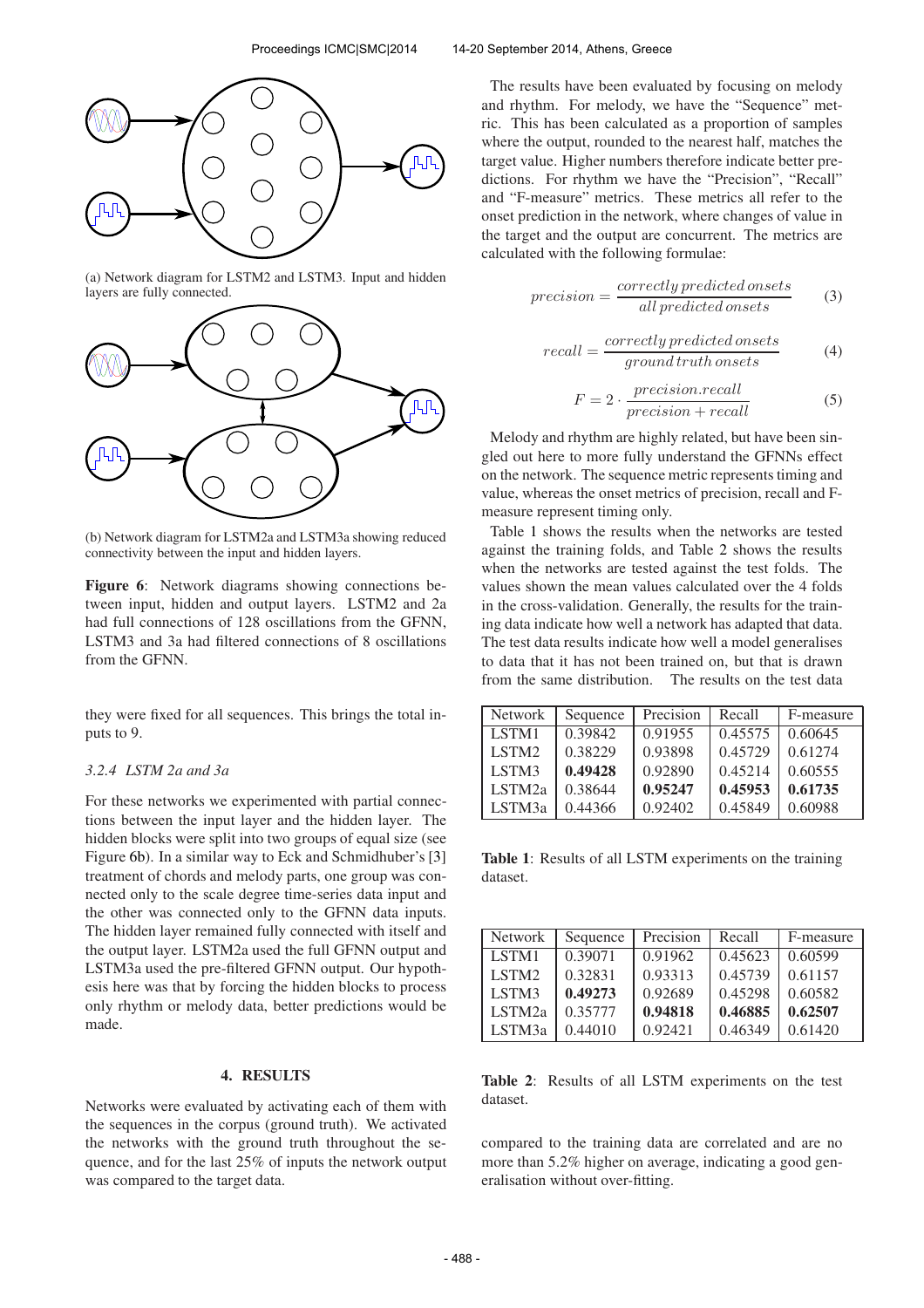Sequence prediction was fairly poor for all networks, but LSTM3 achieved the highest score here. This was 9.6% more accurate than LSTM1 on the training data and 10.2% more accurate on the test data. LSTM3 consistently outperformed LSTM1 in sequence modelling across training and test datasets and is a statistically significant result in both cases. This provides some evidence that melody modelling benefits from the nonlinear resonance model.

The effect of the modified architecture in LSTM2a and LSTM3a was mixed. LSTM2a outperformed LSTM2 on both datasets and had the highest F-measures of all the hybrid networks, but its sequence prediction was still lower than LSTM1. LSTM3a had a better onset prediction compared with LSTM3 across both datasets, but was not able to match LSTM3's sequence predictions. LSTM3a is better than LSTM1 in all measures, but does not have a single overall best measure.

In terms of rhythm alone there was no clear improvement made with the hybrid networks. However, LSTM2a consistently outperformed LSTM1 and also scored the highest F-measure out of all networks, though this is not a statistically significant improvement.

## 5. DISCUSSION

The GFNN output, with its strong and weak nonlinear resonances at frequencies related to the pulse, can be interpreted as a perception of metre. Our results show that providing this data helped to improve melody prediction with an LSTM. We hypothesise that this is due to the LSTM being able to make use of the relatively long temporal resonance in the GFNN output, and therefore model more coherent long-term structures.

GFNNs rely on a large number of oscillators spread across a frequency spectrum to improve the accuracy of the output. However, we have shown that LSTMs trained with RProp<sup>-</sup> can struggle to filter out some of the noise that is produced as a result of this, as can be seen by the poor performance of LSTM2. There are two potential solutions to this problem which we have explored. The first is to prefilter the GFNN output, greatly reducing the amount of less relevant resonances (LSTM3). This produced the best results in our experiments, but may not be a good solution when dealing with varying tempos or expressive timing, as it introduces an assumption of a metrically homogeneous corpus. The results of LSTM3 show a small degradation in the F-measure, which may be due to this issue. The second solution explored here is to design the LSTM's topology to segment the connections between the input and hidden layers, and therefore have some LSTM blocks processing rhythm data, and others processing melody. This did improve the rhythmic results in LSTM2a and LSTM3a, with LSTM2a having the best rhythmic score overall, however the melody modelling suffered as a result. More work is needed to discover the best filtering or training method.

There is a striking imbalance between the precision and recall scores for all networks, suggesting a chaotic output from the LSTM with too many events being triggered. This lead to results that were not impressive overall, with melodic prediction improved, but not rhythmic prediction

in this case. There is a clear need to make outputs more stable, perhaps utilising a better threshold strategy the output nodes.

Both Eck and Schmidhuber's [3] and Coca et al.'s [16] LSTMs either operate on note-by-note data, or quantised time-series data. By inputting metrical data, our system can be extended to work with real time data, as opposed to the metrically quantised data we are using here. This opens up the system for use with a multitude of different tempos and live performance applications.

## 6. FUTURE WORK

There is much work that we would like to do with our hybrid GFNN-LSTM model.

We would like to perform a study on a bigger corpus where there are more structural elements to learn. Sequences in the Essen Folksong Collection tend to be relatively short, around 16 bars in length. Whilst there are patterns and structures present in these sequences, especially when an entire geographical region is considered, analysing a longer piece with more repeated motifs within a song would be a fruitful exercise.

Performance improvements could be made in the GFNN layer. Currently each oscillator in the network is stimulated by the signal, but is not connected to the other oscillators in the network. Implementing local coupling, where each oscillator receives stimulus from its neighbours, could improve the response of GFNNs with fewer oscillators, particularly in sparse, syncopated, or polyrhythmic signals [21, 5].

In a similar way to Gasser et al. [10] parameters in the GFNN could also be targeted for learning, such as coupling weights between oscillators, stimulus strength, and even frequency. This could lead to a more coherent sense of genre specific frequency distributions within the network. This learning could act in a similar way to our prefiltered networks, LSTM3 and LSTM3a, without introducing forced assumptions.

## 7. CONCLUSION

We have presented a hybrid network consisting of a metre perception layer (GFNN), and a temporal prediction layer (LSTM). We feel this initial experiment gives some indication that better melody models can be created by modelling metrical structures. By using an oscillator network to track the metrical structure of a performance data, we can move towards real-time processing of signals and close the loop in the GFNN-LSTM, creating an expressive, metrically aware, generative real-time model.

## Acknowledgments

Andrew Lambert is supported by a PhD studentship from City University London.

# 8. REFERENCES

[1] F. Lerdahl and R. Jackendoff, "An overview of hierarchical structure in music," *Music Perception: An Inter-*